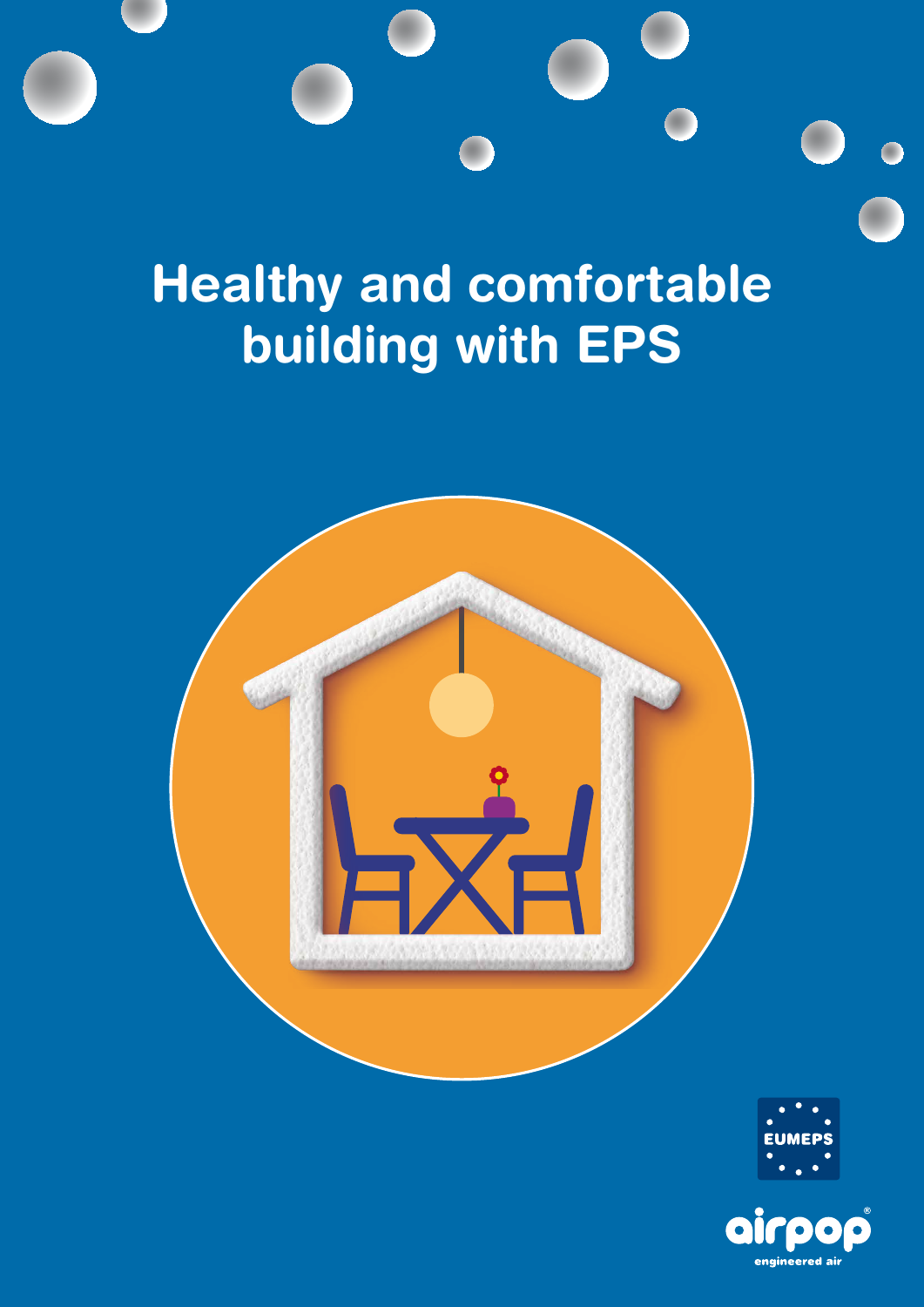### **Healthy and comfortable buildings with EPS**

Expanded Polystyrene (EPS) is the material of choice for many insulation applications in buildings and is also a popular packaging solution. EPS offers many benefits, among which is its proven health and safety record during all stages of its life cycle - from production, during use, through to end-of-life.

In order to save energy, a sufficiently high level of insulation is self-evident in any modern building. But the choice of a material should also be driven by careful vigilance on characteristics related to health and safety. Issues of human exposure, for instance to fibres or radon, should be carefully considered. In addition, any environmental or health claim should rely on verifiable data, not on prejudices or assumptions. One insulation material scores particularly high when it comes to health and safety: EPS. Its physical properties make it an ideal insulation material providing comfort and security in all life cycle stages.

With EPS, health is not jeopardised during production, transportation, handling, installation, use phase and even during demolition, renovation and waste management.





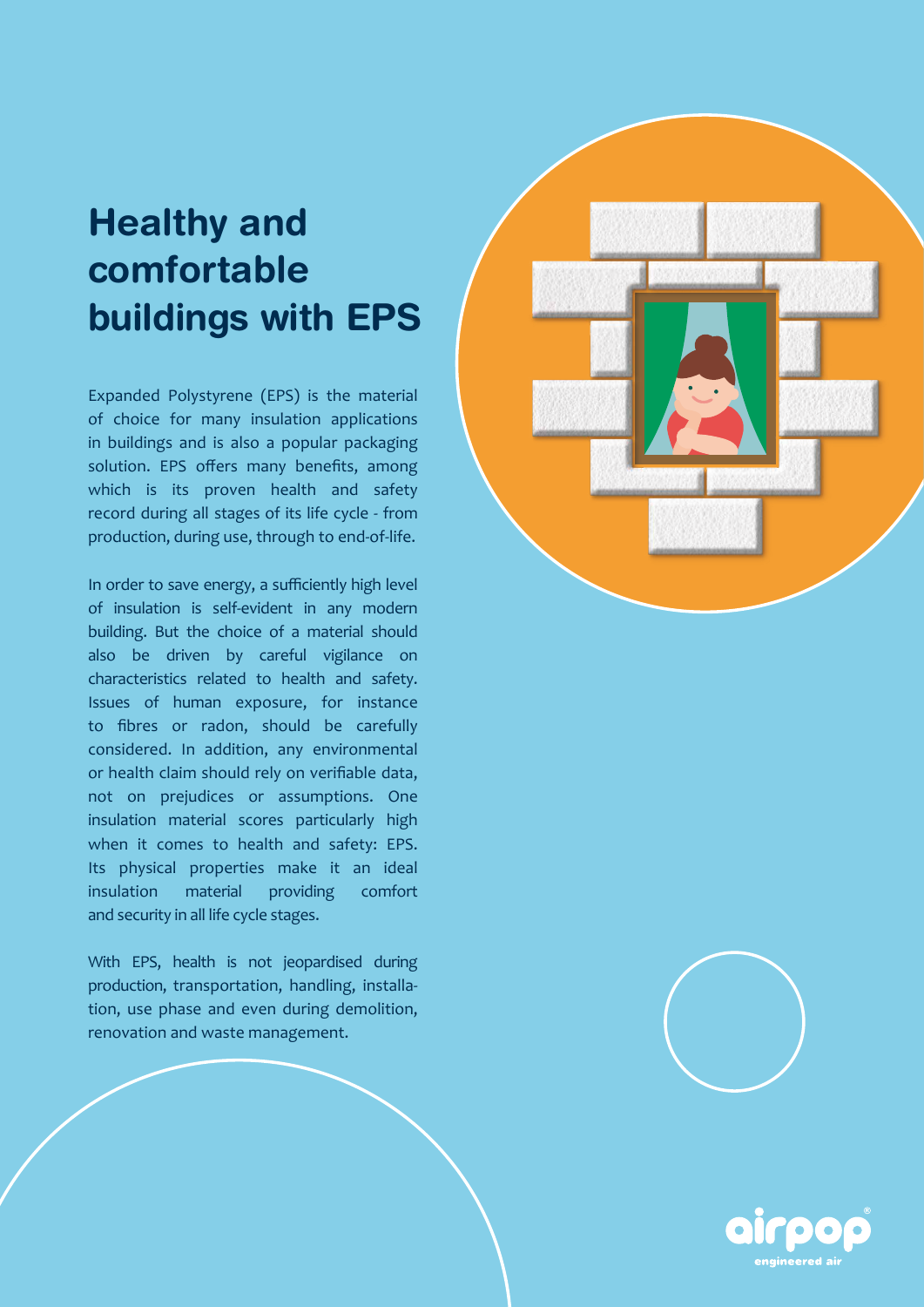## **The multiple benefits of EPS**

#### **1. Green**

- Mitigates climate change
- Saves resources
- Recyclable
- Good environmental properties

#### **2. Problem solver**

- Light weight (is 98% air)
- Moisture resistant
- Good walkability properties
- High compressive strength
- Excellent insulation value
- Easy to shape mould

#### **3. Protective**

- Easy to install
- No need for personal protection
- Low emissions

#### **4. Assured comfort**

- Contributes to a healthy indoor air
- Certified material

#### **5. Money saver**

- Value for money
- Durable properties
- Saves energy

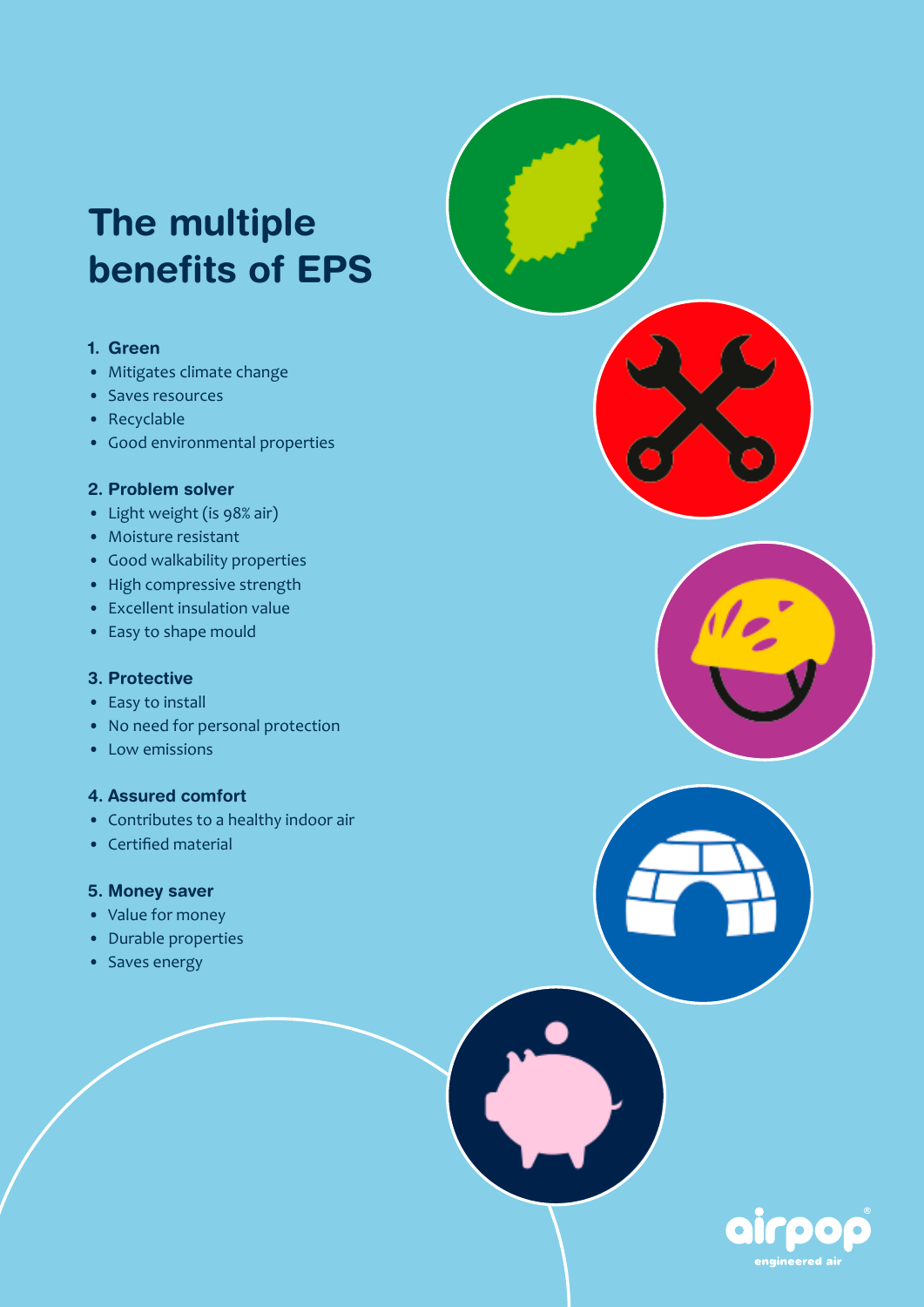

### **Production: EPS insulation is produced in a safe working environment**

Good manufacturing practices ensure efficient risk management during EPS production. The production does not emit any dust or fibres. Low density and hence light weight of EPS facilitates handling of end-products, even when carried out manually.

### **Transport: EPS is easy to transport**

The low density and hence low weight of EPS products (98% air) reduces the load on the road, which results in less fuel consumption and less emission to public and construction workers. Transport, loading and unloading can be realised without a need for personal protective equipment (no dust, no fibres). In addition, the light weight of EPS facilitates handling, especially when handled manually.

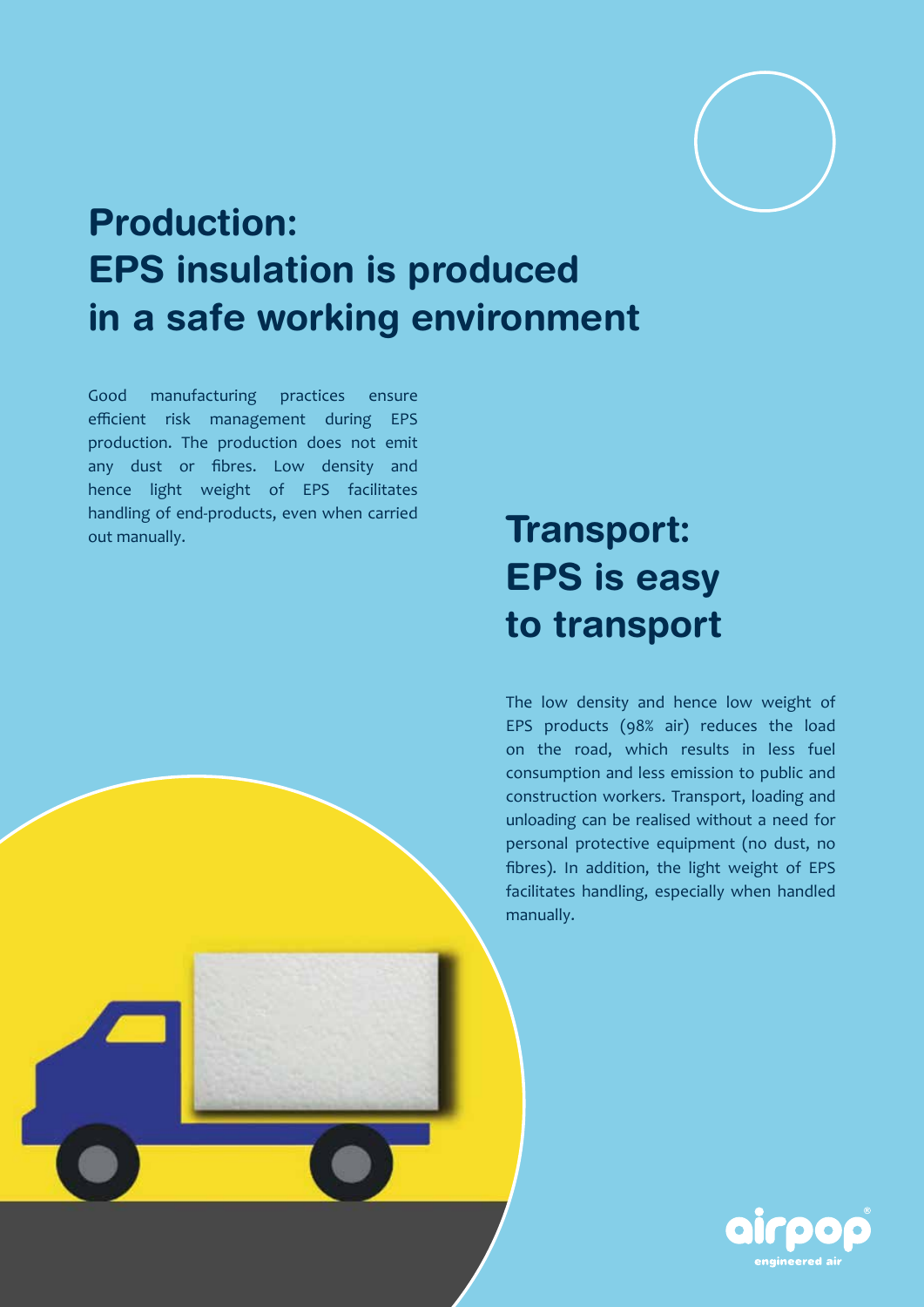### **Installation: workers enjoy handling EPS**

While light weight of EPS makes handling easy, low density of EPS facilitates easy but precise cutting and shaping, without health impact of dust and fibres from the insulation material for lung, skin or eyes. EPS is free of harmful or irritating components. There is no need to wear PPE (Personal Protective Equipment) during handling of EPS.

#### **First choice**

Building professionals all agree: EPS is one of the best ways to insulate and it is very easy to handle. On the one hand, it is ultra-light and it can be cut to shape quickly and cleanly. On the other hand, it is very economical and makes the choice easier for those who want to insulate or renovate affordably and efficiently.

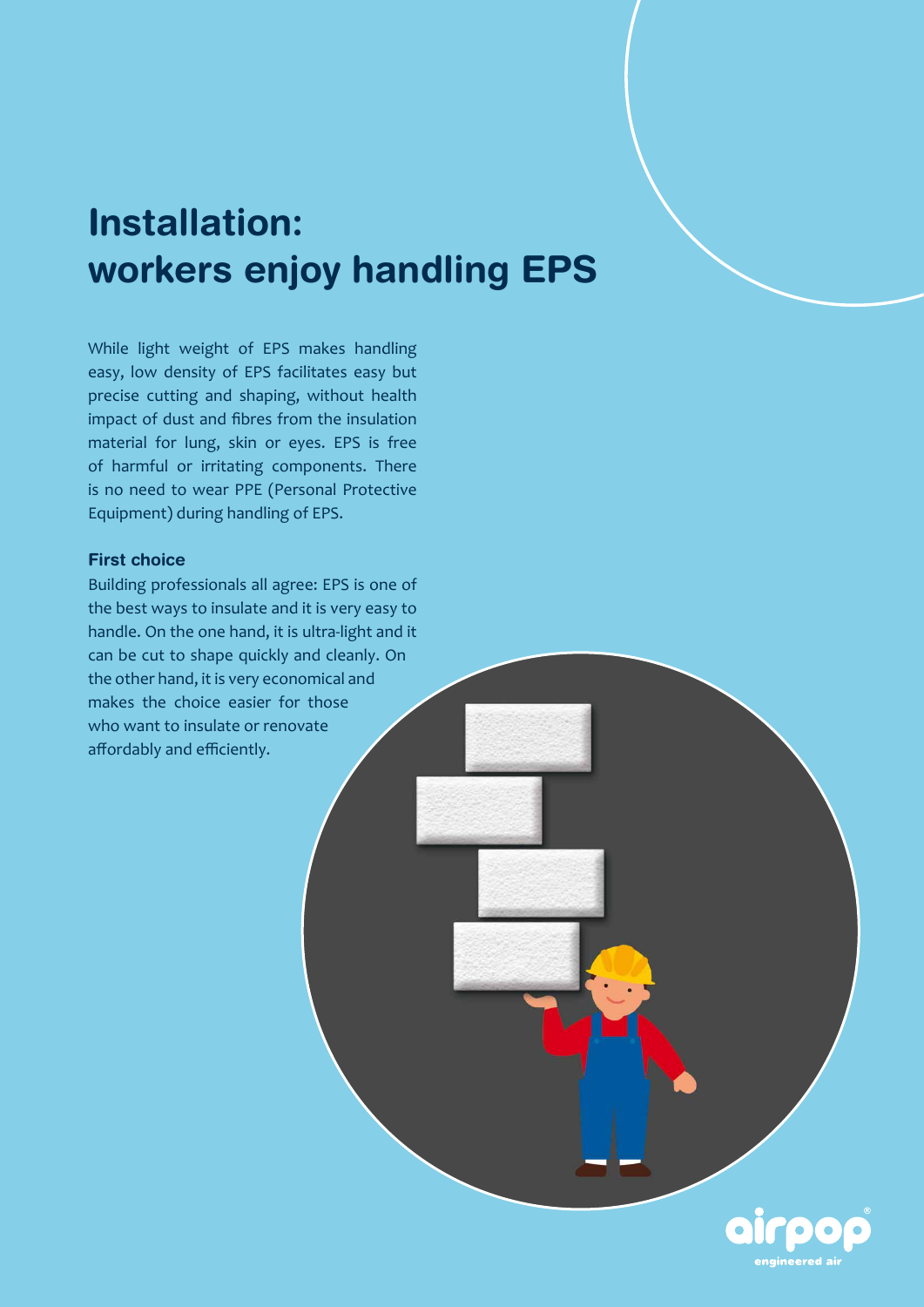### **Use phase: EPS creates a healty and comfortable indoor climate**

Indoor air quality is of prime importance for the health of the occupants and for the good conservation of the building itself. EPS does not jeopardise a healthy indoor environment whatever the conditions may be, even with moisture. However, on this issue it is recognised that insulation and airtight building are inseparable from the need for appropriate ventilation. Good thermal insulation is known to contribute to a comfortable interior. EPS insulation is effective in any season: keeping warm in winter, staying cool in summer.

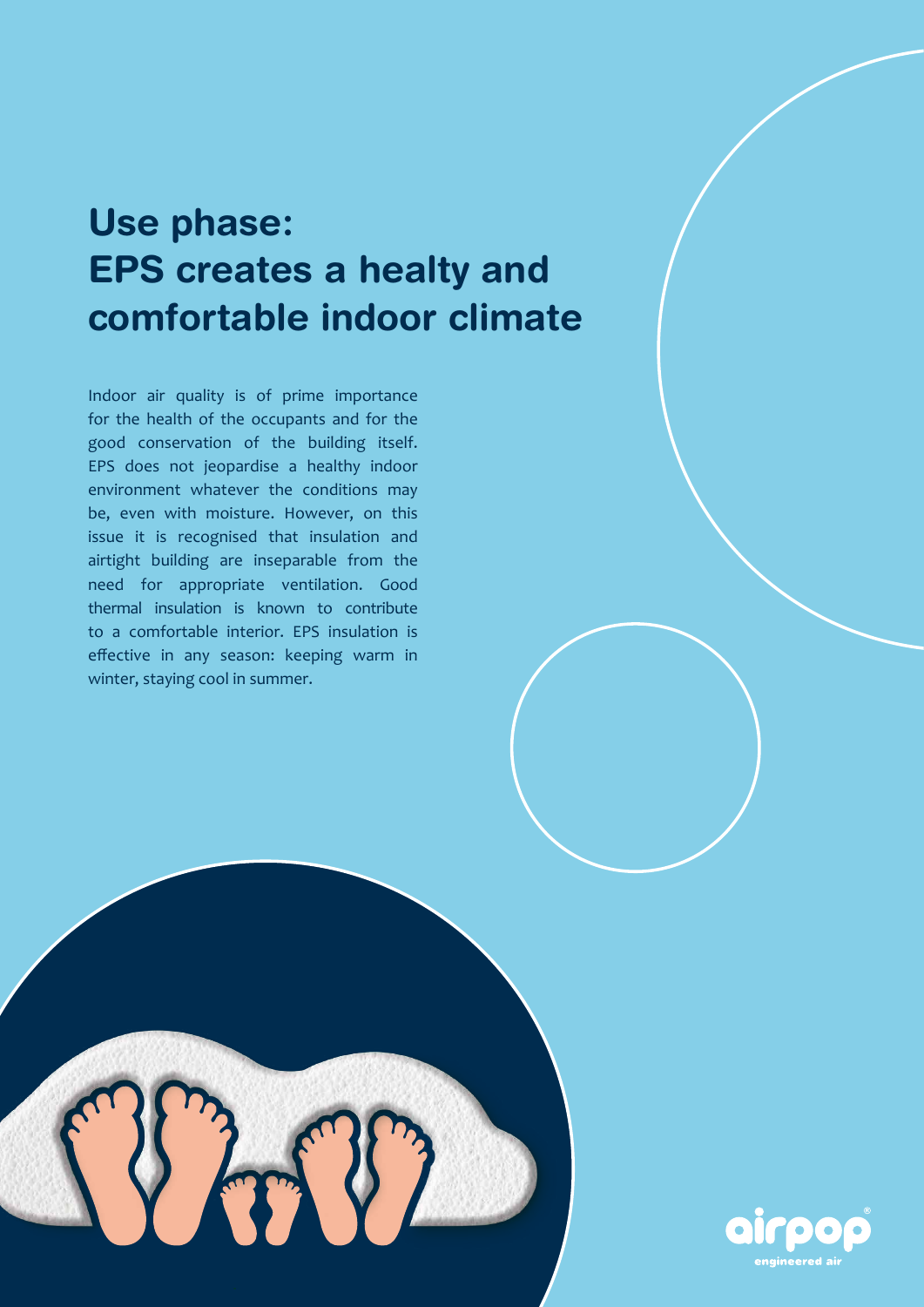### **Use phase: EPS creates a healty and comfortable indoor climate**

In considering indoor air quality the following parameters come into play:

#### **Moisture**

Moisture in buildings is one of the biggest challenges faced by builders. It can lead to mould growth on the inside surface of the construction and even within buildings. This can undermine the integrity of the structure, and create a poor, unhealthy indoor environment. Unlike some other insulation products, EPS actively discourages mould growth. Remarkably, EPS is virtually insensitive to moisture, and will absorb almost no water even when immersed for long periods. This means that remaining water ingress due, for instance, to rain during installation, leakage incidents or condensation has virtually no effect on EPS insulating products. The original insulation value of EPS is therefore guaranteed during the full service life of the building.

#### **Emissions**

EPS does not impact a good indoor air quality, because emissions of volatile organic compounds are below any level of interest (LCI-values<sup>1</sup>) as indicated by existing and proposed national or EU regulation (e.g. French regulation, AGBB<sup>2</sup>-scheme). EPS does not emit any fibres or radon. EPS is chemically stable in contact with water and there is no leaching of any of its ingredients.

#### **Overheating and undercooling**

Properly insulated with EPS, buildings provide a comfortable indoor climate, warm during cold days and cool during hot ones. A constant comfortable inside temperature can be maintained without excessive heating or air conditioning costs and related environmental burden.

engineered ai



*1 LCI: Lowest Concentration of Interest - harmonised health-based reference values for the assessment of product emissions 2 AGBB: German Committee for Health-related evaluation of Building Products*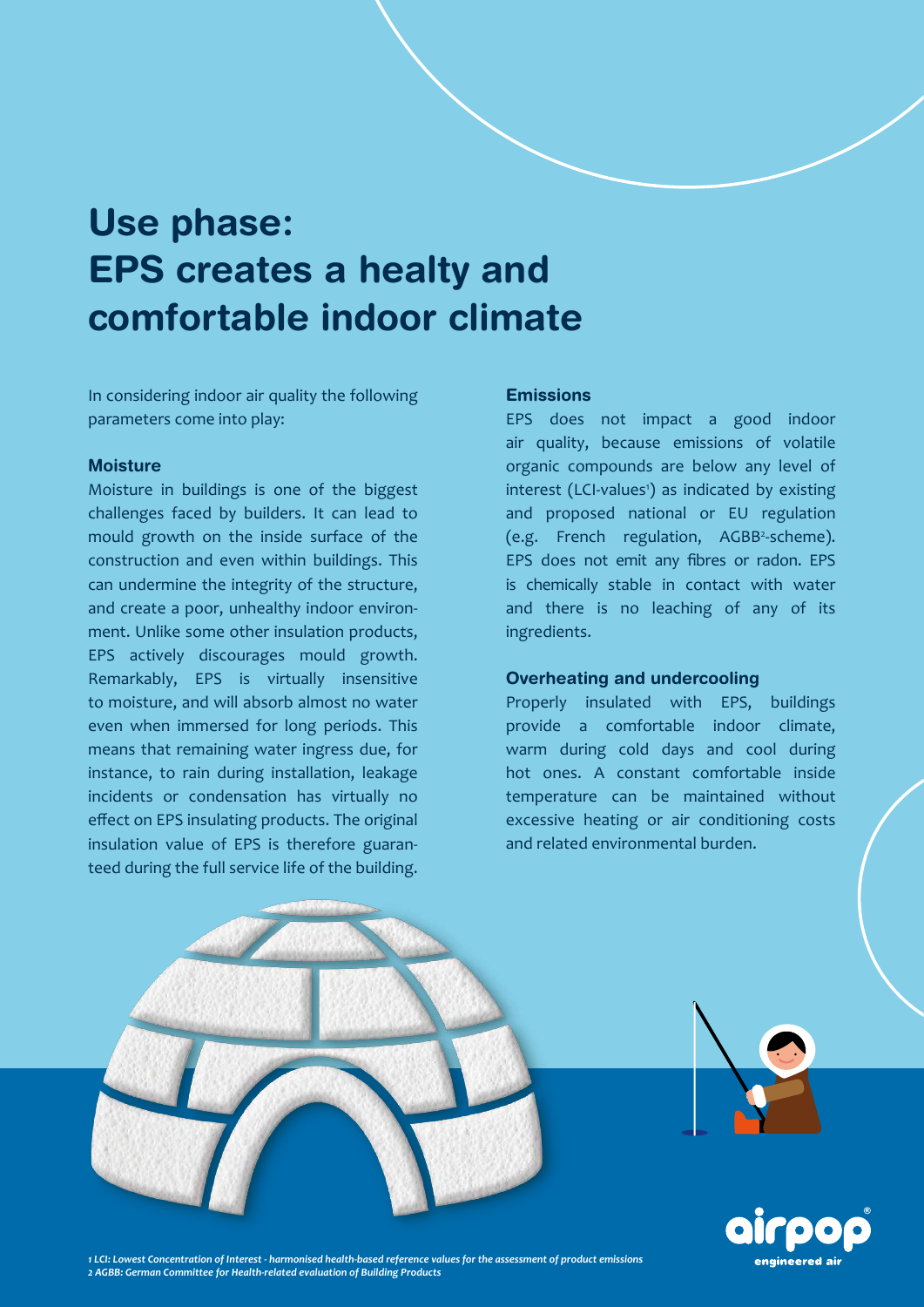## **Demolition: EPS insulated buildings can be deconstructed without health impact from the insulation**

The use of insulation material in Europe has increased since the 1960s. Slowly but surely some of the building stock from that period is now reaching the demolition stage. In the future, selective demolition should ensure that insulation material is recovered in line with the EU's waste hierarchy and current legislation, aiming for a resource efficient, circular economy. Stricter regulations also affect building demolition and waste management. This will mean some changes for workers involved in demolition and renovation<sup>3</sup>.



. During renovation or demolition of EPS, there are no issues to be concerned about the health impact of dust and fibres from the insulation material for lung, skin or eyes and therefore there is no need for wearing PPE (Personal Protective Equipment).

EPS Insulation material is not susceptible to contamination with mould. In case of EPS insulated construction elements, there is no risk of spread of dangerous spores from the insulation material during the renovation and demolition work.

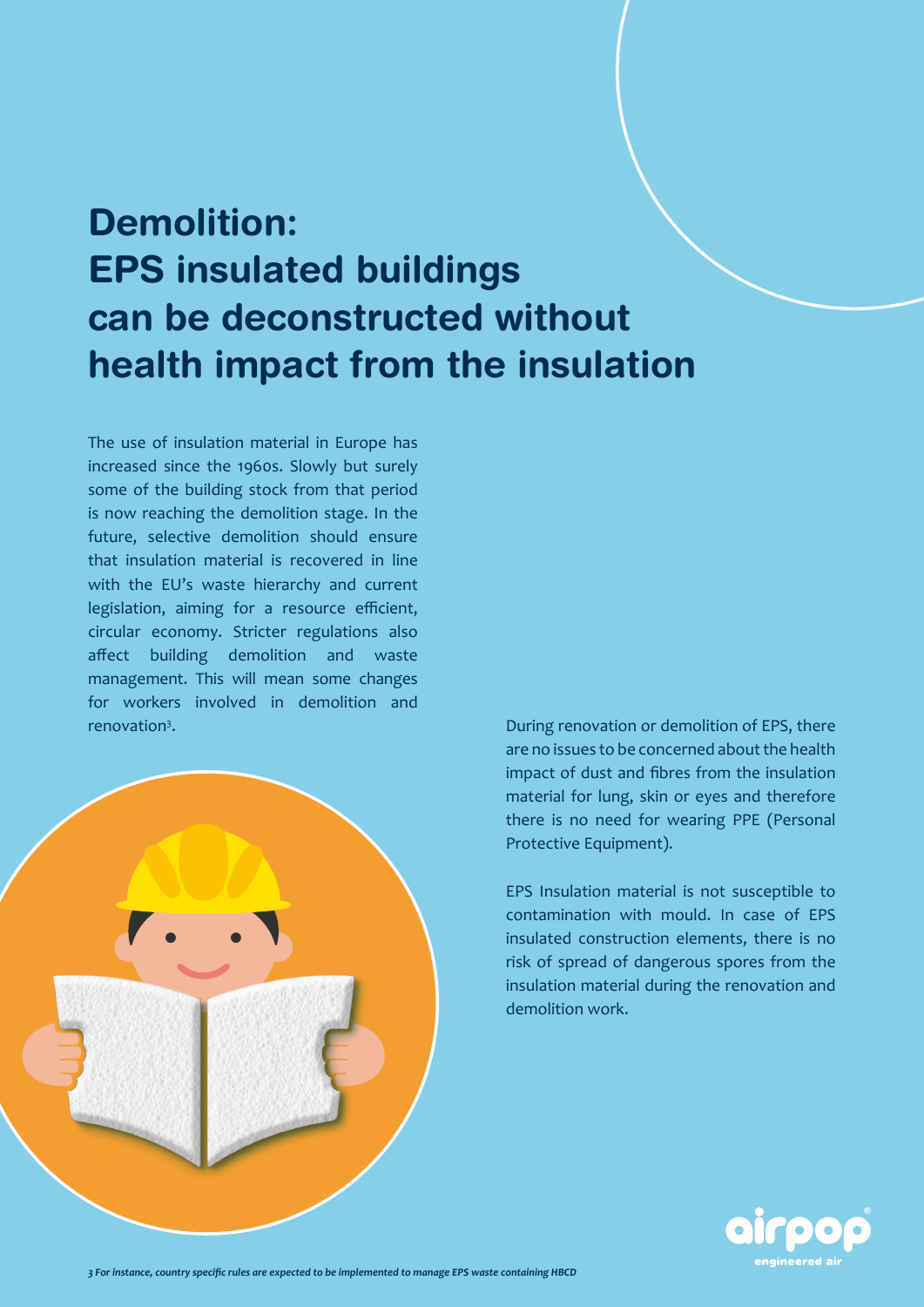### **Waste management: EPS waste is 100 % recyclable**

At the end of their service life EPS products can be treated in many ways without raising health concerns. The preferred options according to the EU waste hierarchy are: reuse > recycling > incineration > landfill. The preferred option for EPS is to be recycled, thus contributing positively to the circular economy. If waste containing EPS is landfilled, this is a total waste of resources. However, in this case, there is no danger from leaching of any harmful substances.



**EPS insulation: the healthy and comfortable choice throughout the building lifecycle**